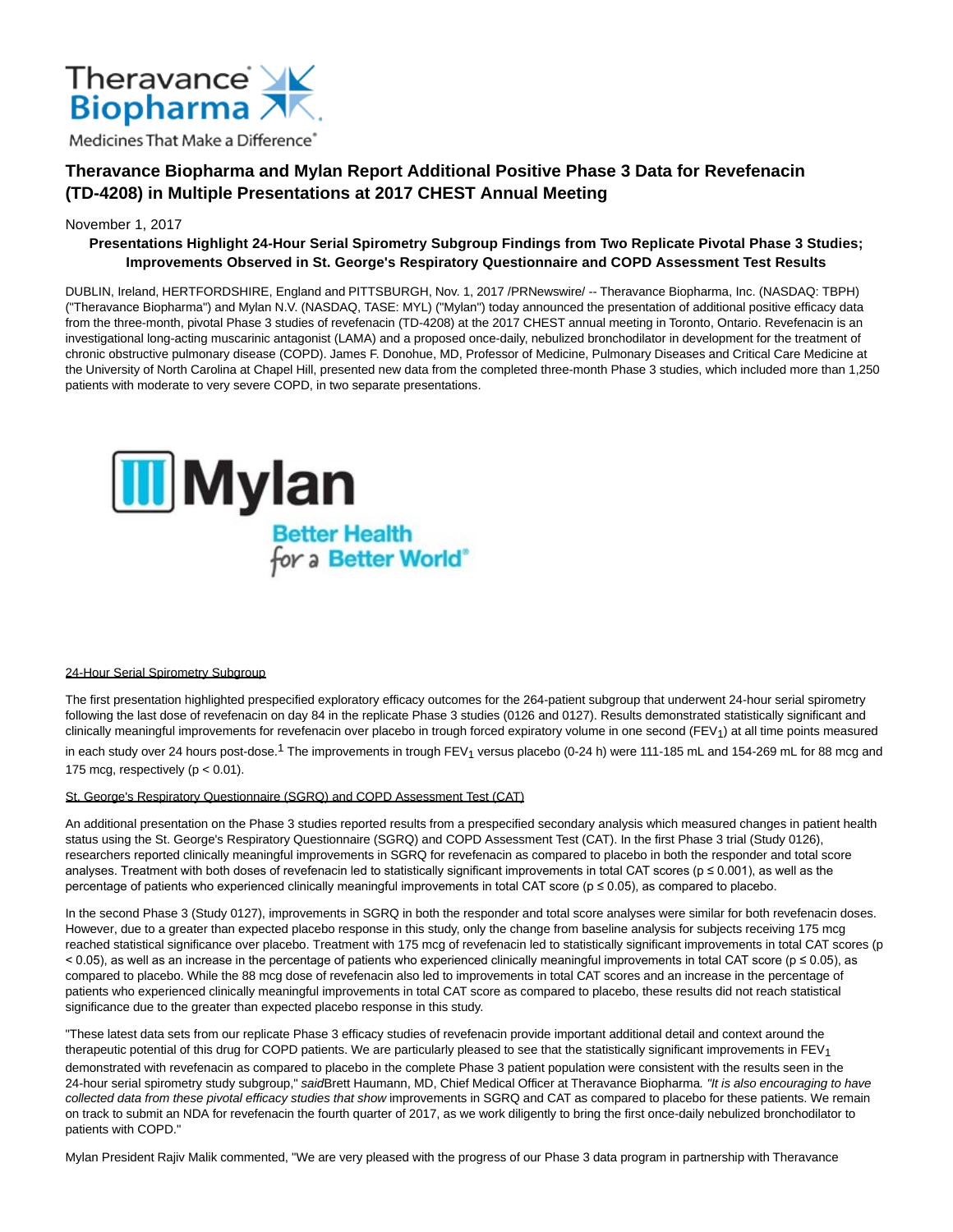Biopharma. These new results, combined with efficacy and safety studies presented earlier this year, give us positive momentum as we prepare our new drug application for revefenacin."

Theravance Biopharma and Mylan previously reported positive results from two pivotal Phase 3 efficacy studies of revefenacin, which demonstrated statistically significant and clinically meaningful improvements for revefenacin as compared to placebo in trough FEV<sub>1</sub> and in overall treatment effect on trough FEV<sub>1</sub> (OTE FEV<sub>1</sub>) after 12 weeks of dosing. Both doses of revefenacin had comparable rates of adverse events to placebo, low rates of serious adverse events, and no clinically meaningful differences in blood parameters or electrocardiogram (ECG) data, across all treatment groups (active and placebo). As previously reported, the most commonly reported adverse events, across both trials and across all treatment groups, were exacerbations, cough, dyspnea and headache. Additionally, the companies have previously announced positive results from a 12-month Phase 3 safety study in 1,055 patients with COPD, which did not identify new safety issues. Rates of adverse events (AEs) and serious adverse events (SAEs) in the study were low and comparable to those seen in the standard of care treatment arm. The data from these studies will support the submission of the new drug application (NDA) for revefenacin with the U.S. Food and Drug Administration (FDA), anticipated in the fourth quarter of 2017.

Theravance Biopharma and its affiliates have partnered with Mylan and its affiliates on the development and commercialization of nebulized revefenacin products for COPD and other respiratory diseases. The companies are developing revefenacin as a once-daily, nebulized bronchodilator for the treatment of patients with COPD that will be compatible with a range of jet nebulizers.

#### **About Theravance Biopharma and Mylan Strategic Collaboration**

Theravance Biopharma and Mylan N.V. and their respective affiliates have established a strategic collaboration to develop and commercialize nebulized revefenacin products for COPD and other respiratory diseases. Under the terms of the agreement, Theravance Biopharma is leading the US development program for the revefenacin inhalation solution product, with all costs related to the registrational program reimbursed by Mylan up until the approval of the first new drug application, after which costs will be shared. Mylan is responsible for ex-US development and commercialization. Theravance Biopharma is eligible to receive up to \$220 million in development and sales milestone payments, as well as a profit-sharing arrangement with Mylan on US sales and double-digit royalties on ex-US sales. Additionally, Theravance Biopharma retains worldwide rights to revefenacin delivered through other dosage forms, such as a metered dose inhaler or dry powder inhaler (MDI/DPI), and the rights to nebulized revefenacin in China.

# **About COPD**

COPD is a growing and devastating disease that is the third leading cause of death in the U.S.2 An estimated 12.7 million American adults are diagnosed with COPD and an almost equal number are believed to be undiagnosed.<sup>3</sup>There were more than 700,000 hospital discharges related to COPD in the U.S. reported in 2010. The costs of managing COPD in the U.S. were estimated to be nearly \$50 billion in 2010, including \$29.5 billion in direct healthcare expenditures, \$8 billion in indirect morbidity costs and \$12.4 billion in indirect mortality costs.<sup>3</sup>

#### **About Revefenacin**

Revefenacin (TD-4208) is a novel investigational once-daily nebulized LAMA in Phase 3 development for the treatment of moderate to very severe COPD. Market research by Theravance Biopharma indicates approximately 9% of the treated COPD patients in the U.S. use nebulizers for ongoing maintenance therapy.<sup>4</sup> LAMAs are a cornerstone of maintenance therapy for COPD and, if approved, revefenacin has the potential to be a best-in-class once-daily single-agent product for COPD patients who require, or prefer, nebulized therapy. The product's stability in both metered dose inhaler and dry powder device formulations, suggest that this LAMA could also serve as a foundation for novel handheld combination products.

#### **About Theravance Biopharma**

Theravance Biopharma is a diversified biopharmaceutical company with the core purpose of creating medicines that help improve the lives of patients suffering from serious illness.

Our pipeline of internally discovered product candidates includes potential best-in-class medicines to address the unmet needs of patients being treated for serious conditions primarily in the acute care setting. VIBATIV<sup>®</sup> (telavancin), our first commercial product, is a once-daily dual-mechanism antibiotic approved in the U.S., Europe and certain other countries for certain difficult-to-treat infections. Revefenacin (TD-4208) is a long-acting muscarinic antagonist (LAMA) being developed as a potential once-daily, nebulized treatment for chronic obstructive pulmonary disease (COPD). Our neprilysin (NEP) inhibitor program is designed to develop selective NEP inhibitors for the treatment of a range of major cardiovascular and renal diseases, including acute and chronic heart failure, hypertension and chronic kidney diseases, such as diabetic nephropathy. Our research efforts are focused in the areas of inflammation and immunology, with the goal of designing medicines that provide targeted drug delivery to tissues in the lung and intestinal tract in order to maximize patient benefit and minimize risk. The first program to emerge from this research is designed to develop intestinally restricted pan-Janus kinase (JAK) inhibitors for the treatment of a range of inflammatory intestinal diseases.

In addition, we have an economic interest in future payments that may be made by Glaxo Group Limited or one of its affiliates (GSK) pursuant to its agreements with Innoviva, Inc. relating to certain drug development programs, including Trelegy Ellipta (the combination of fluticasone furoate, umeclidinium, and vilanterol in a single ELLIPTA<sup>®</sup> inhaler, previously referred to as the Closed Triple), currently approved in the US for the treatment of appropriate COPD patients and in development for the treatment of COPD in several other countries. The product is also currently in development for the treatment of asthma.

### For more information, please visi[t www.theravance.com.](http://www.theravance.com/)

THERAVANCE<sup>®</sup>, the Cross/Star logo and VIBATIV<sup>®</sup> are registered trademarks of the Theravance Biopharma group of companies. Trademarks, trade names or service marks of other companies appearing on this press release are the property of their respective owners.

This press release contains certain "forward-looking" statements as that term is defined in the Private Securities Litigation Reform Act of 1995 regarding, among other things, statements relating to goals, plans, objectives, expectations and future events. Theravance Biopharma intends such forward-looking statements to be covered by the safe harbor provisions for forward-looking statements contained in Section 21E of the Securities Exchange Act of 1934 and the Private Securities Litigation Reform Act of 1995. Examples of such statements include statements relating to: the company's strategies, plans and objectives, the company's regulatory strategies and timing of clinical studies, the potential benefits and mechanisms